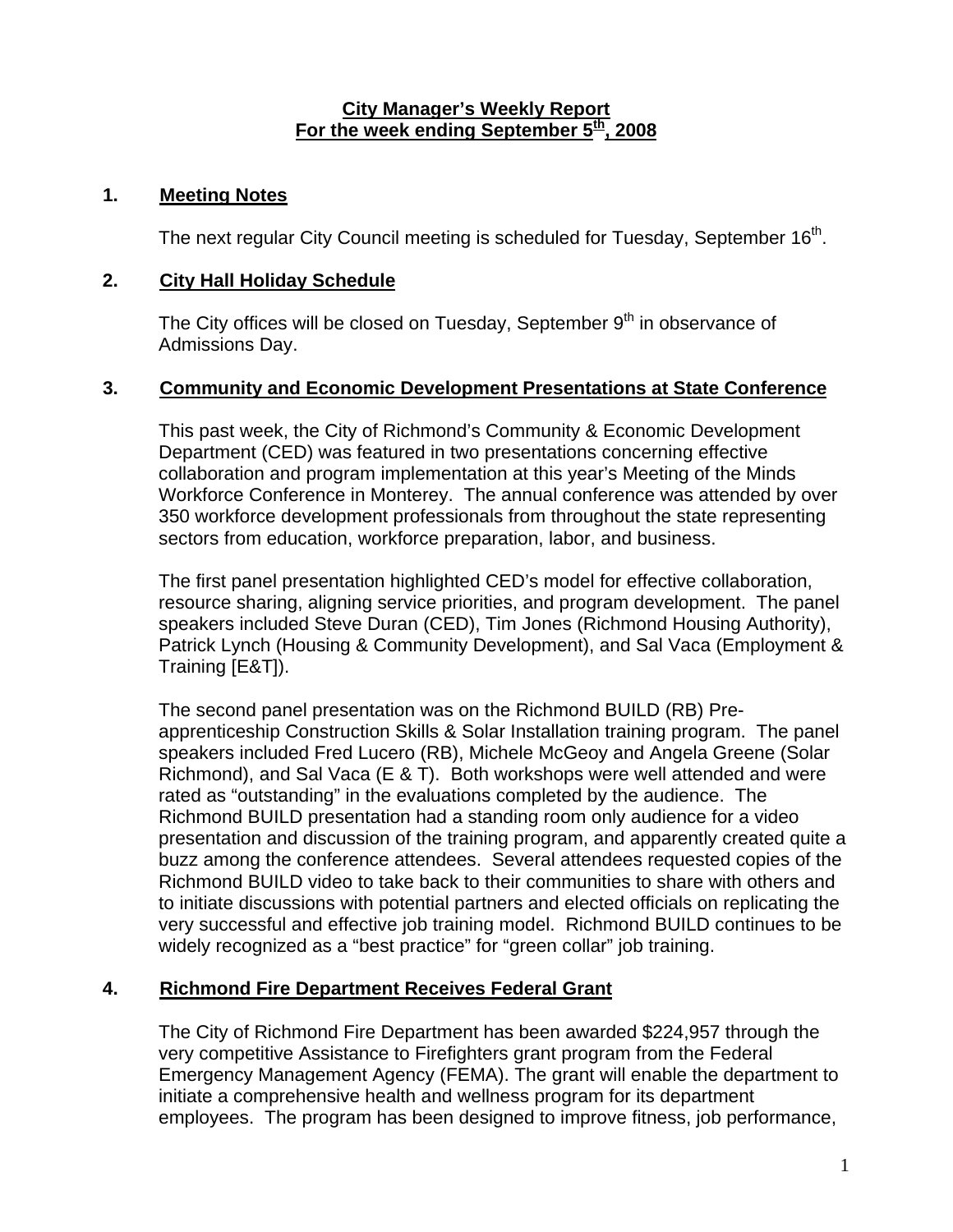and morale while reducing risk of injury and personnel costs. Key community partners include Kaiser Permanente and the YMCA, which will provide services to the program.

# **5. Statewide Sales Tax Reporting Compliance and Outreach Program**

The City of Richmond will be participating in the State Board of Equalization's Statewide Compliance and Outreach Program (SCOP). SCOP focuses on identifying and registering business that are operating without the proper licenses.

The goal of SCOP is to ensure that all businesses are properly registered and reporting their taxes and fees. To achieve this goal, SCOP advises business owners about when they need a seller's permit and how to report and remit their taxes due. SCOP will monitor the ongoing compliance of newly registered businesses, reduce the number of businesses operating without a valid seller's permit and business license, and enhance the awareness of businesses on the consequences of tax evasion.

The SCOP teams will conduct door-to-door visits based on zip code. At each visit, SCOP specialists will:

- Identify themselves and show identification,
- Check for a business license and other required fee permits and licenses,
- Review license/permit to verify that it is updated with the correct information,
- Review if the business is reporting its sales and use taxes properly,
- Provide information and assistance to the business owner on sales and use tax reporting responsibilities, and
- Answer owner's questions.

If the SCOP specialists find that a business is reporting its taxes incorrectly, they will advise the business to file amended returns, including filing a Claim for Refund if the business has overpaid taxes. In some instances, the businesses may be referred for an audit. The Business License division of the Finance Department will be working closely with the SCOP team; as the SCOP team completes each area, they will provide a report to the City which lists all unlicensed businesses.

# **6. City Again Receives Award for Outstanding Financial Reporting**

Each year, the City prepares its Comprehensive Annual Financial Report (CAFR). The purpose of the CAFR is to provide information on the City's financial performance for the past fiscal year, and is presented in three sections:

- The Introductory Section contains information about the organizational structure of the City, and the profile of the City.
- The Financial Section is prepared in accordance with guidelines set forth by the Governmental Accounting Standards Board (GASB) and includes the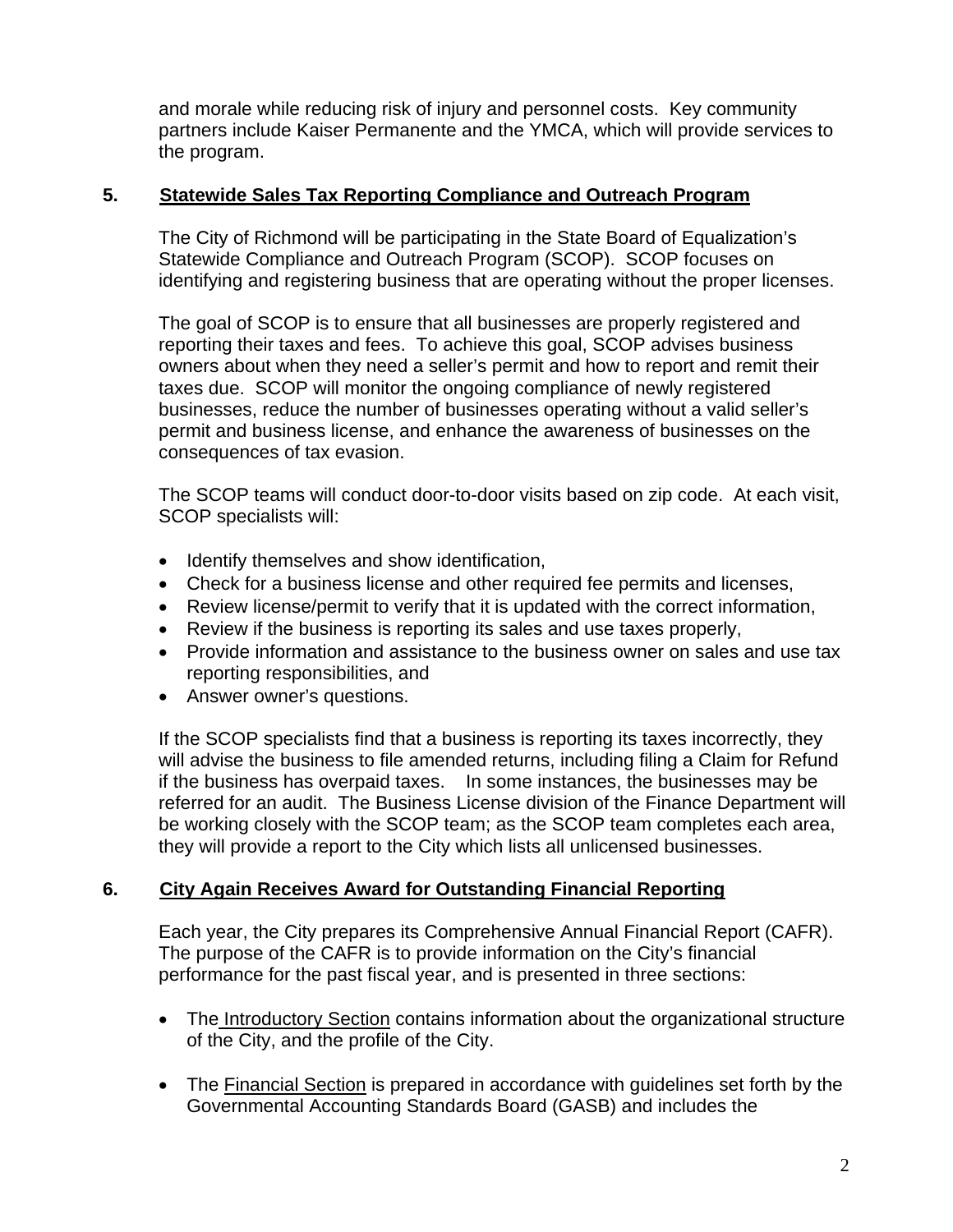Management's Discussion and Analysis, Basic Financial Statements, Notes to the Financial Statements, and certain required supplementary information. Also included in this section is the Independent Auditor's Report.

• The Statistical Section includes ten years of summary financial data, debt computations and a variety of demographic, economic and social information about the City.

For the second year in a row, the City has received the Award for Excellence in Financial Reporting from the California Society of Municipal Finance Officers (CSMFO) for the CAFR for the year ending June 30, 2007 (the most recent year). This award serves as recognition for the City's success in preparing a high quality CAFR and can be viewed as a positive factor by credit rating agencies and by others interested in the professionalism of the City's financial management function.

The CAFR for the fiscal year ending June 30, 2007 can be found on the city's website at [http://www.ci.richmond.ca.us/index.asp?NID=1000.](http://www.ci.richmond.ca.us/index.asp?NID=1000)

# **6. Residential Lateral Repair Program**

As you may recall, the City of Richmond Engineering Department administers a program to provide financial assistance to property owners who undertake sewer lateral repairs. The purpose of the program is to encourage property owners to make such repairs, which has a beneficial impact on the City's sewer system by reducing infiltration. In administering the program, however, Engineering Department staff has recently noticed some very high sewer lateral repair invoices being submitted to property owners. As a result, the Department will increase its public information on this issue to make sure that residents are getting a fair deal from contractors. Their intent is to advise property owners that:

- 1. The contractor should be licensed and bonded;
- 2. The average lateral repair costs between \$3,500 to \$6,000; including the installation of a 2-way clean out and a backflow prevention device;
- 3. It is advisable to get a minimum of three bids for the work.

On the whole, the program is successful in encouraging sewer lateral repairs, with the city nearly already reaching the fiscal year's \$100,000 limit for the grant program.

# **7. Web Site Fun Facts**

Many community members prefer to use the **Search Box** to find information more expediently than by browsing the web site. Others may use it if they aren't finding what they are looking for.